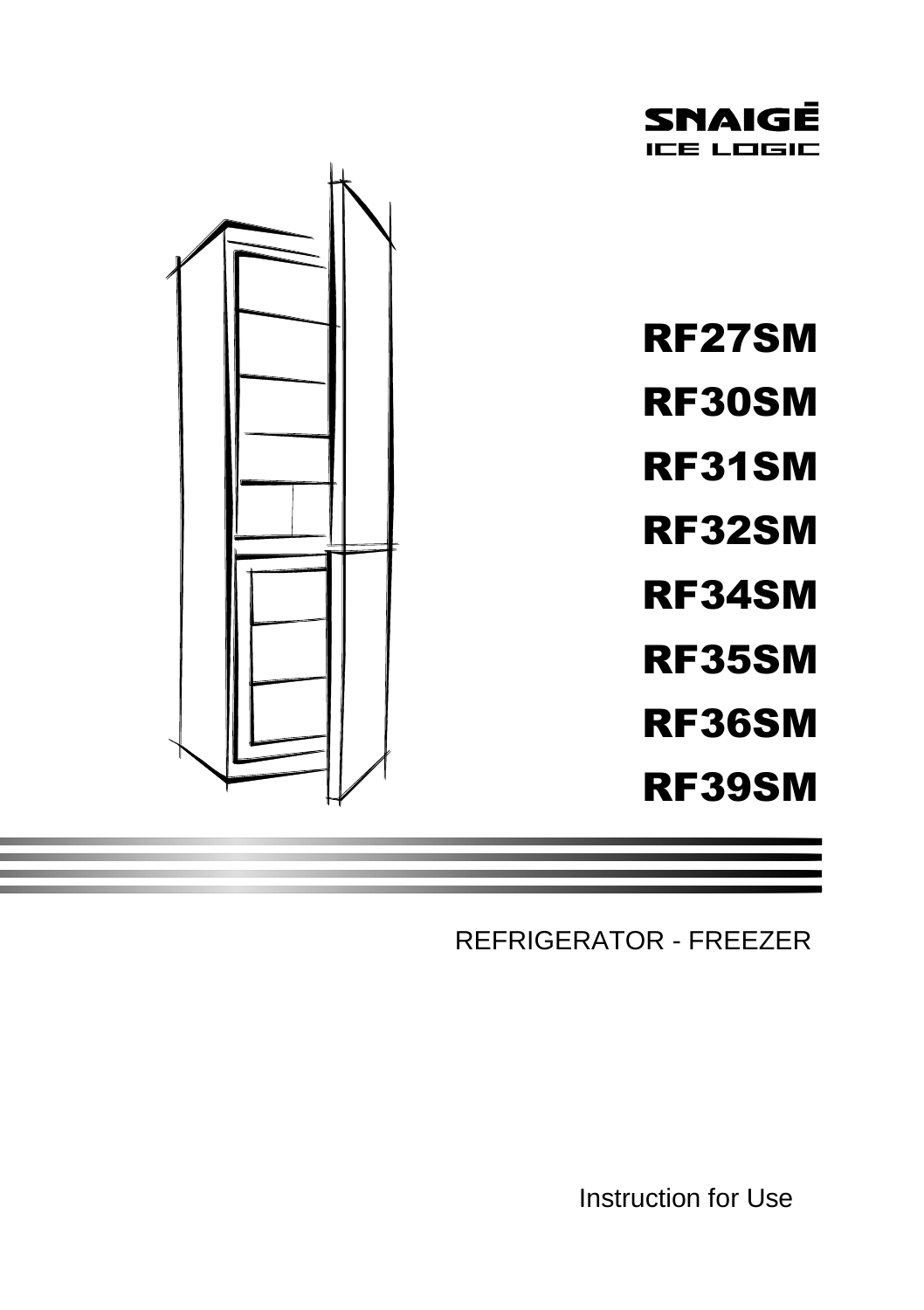### DEAR CUSTOMER!

Some provisions in this user manual are unified for refrigerating products of different types (for a refrigerator, refrigerator-freezer or freezer). CAREFULLY READ THE INSTRUCTION MANUAL.

The Manufacturer shall not be held liable for damage arising from the failure to observe the instructions contained in this manual.

Keep this manual for future reference, or to pass it over to the next user.

# General information:

The appliance is a two–compartment refrigerator-freezer combination and is intended to be used in household and similar applications.

The refrigerator compartment is designed for the brief storage of fresh food. The freezer compartment is designed for the freezing and long-term storage of food products.

For models RF36SM-\*\*\*\*N, RF34-\*\*\*\*N:

In the chill compartment the temperature is maintained between -2  $\degree$ C and +3  $\degree$ C and is suitable for longer storage of refrigerated products.

**CE conformity**. At the time of its market launch, this appliance complies with the requirements stipulated in the guidelines of the council for the harmonization of the legal provisions of the member states on electromagnetic compatibility Directive 2014/30 / EU and on the use of electrical equipment within certain voltage limits Directive 2014/35 / EU. This appliance is marked with the CE mark and has a declaration of conformity for inspection by the responsible market surveillance authorities.

# GUIDELINES CONCERNING THE SAFETY OF USE

### **General safety requirements:**

- WARNING: Keep ventilation openings, in the appliance enclosure or in the built-in structure, clear of obstruction.
- WARNING: Do not use mechanical devices or other means to accelerate the defrosting process, other than those recommended by the manufacturer.
- WARNING: Do not use electrical appliances inside the food storage compartments of the appliance, unless they are of the type recommended by the manufacturer.
- WARNING: When positioning the appliance, ensure the supply cord is not trapped or damaged.
- WARNING: Do not locate multiple portable socket-outlets or portable power supplies at the rear of the appliance.
- WARNING: Disposal of the appliance should be according to national rules.
- This appliance is not designed for the storage of explosive substances such as aerosol cans with a flammable propellant.
- It is prohibited to store petrol and other flammable liquids near the appliance.
- The appliance should be used only for storing foodstuffs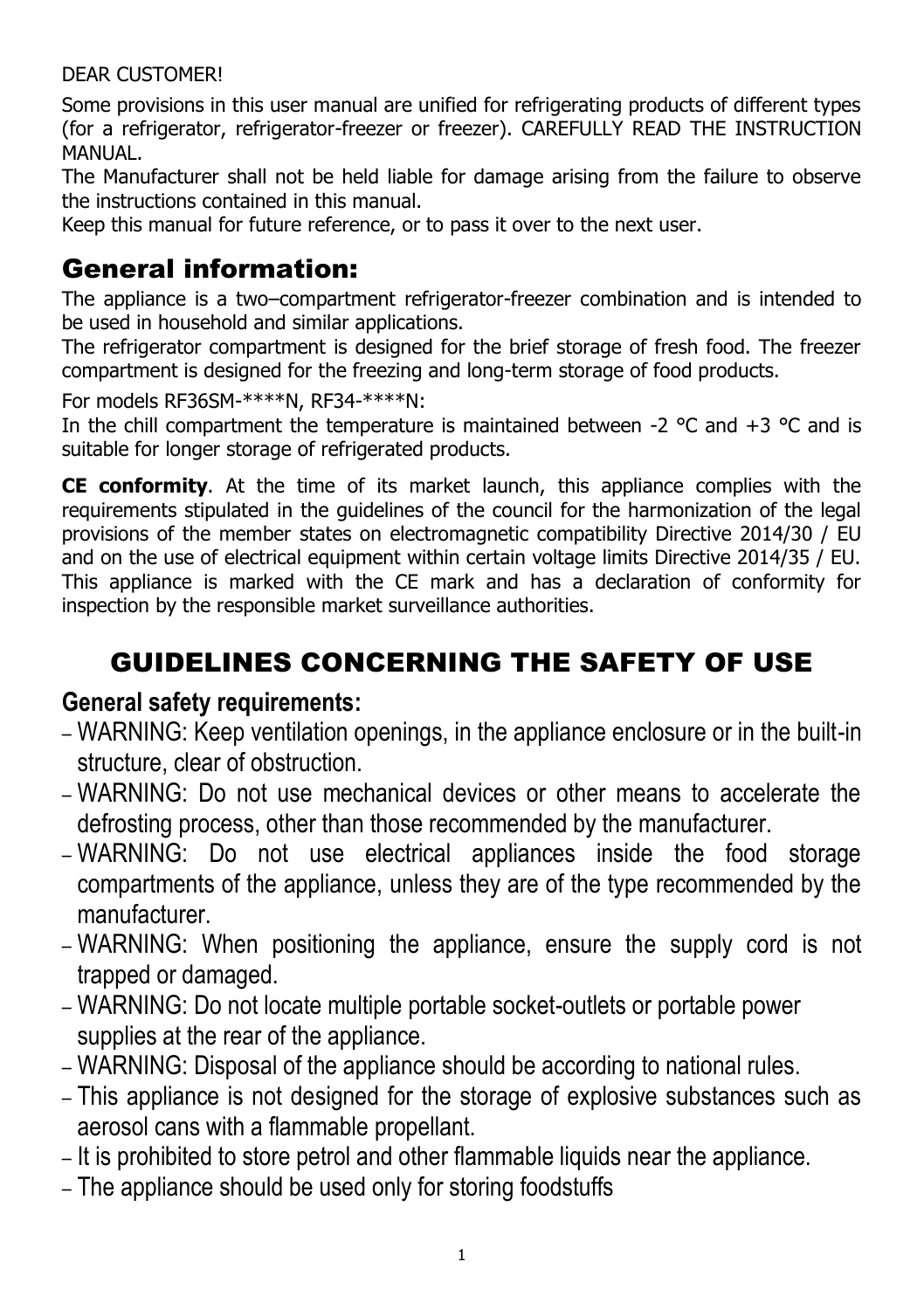

WARNING: Do not damage the appliance refrigeration system.It contains the refrigerant gas R600a. If the refrigeration system is damaged:

- Do not use any open flame.
- Avoid sparks-do not turn on any electrical appliances or lighting fixtures.
- Immediately ventilate the room: air the room in which the appliance is placed for a few minutes (the size of the room for a product containing isobuthane / R600a must be at least  $4 \text{ m}^3$ ) to avoid damage to the cooling system.



C-Pentane is used as blowing agent in the insulation foam and it is a  $\triangle$  flammable gas.

## **Children and vulnerable people safety:**

- Do not allow children to play with the appliance or to plug it in or unplug from the electricity supply socket. Do not allow children to play with the packaging material from the appliance.
- This appliance can be used by children aged from 8 years and above and persons with reduced physical, sensory or mental capabilities or lack of experience and knowledge if they have been given supervision or instruction concerning use of the appliance in a safe way and understand the hazards involved.
- Cleaning and user maintenance shall not be made by children without supervision.
- Children aged from 3 to 8 years are allowed to load and unload refrigerating appliances.

### **Requirements for the connection to the mains:**

- The appliance should only be connected to an earthed socket installed in accordance with the regulations. Make sure that the supply voltage corresponds with the voltage marked on the rating label. The earthed electrical socket by which the appliance is connected to the mains should be in an accessible place. It is a legal requirement that the appliance is properly earthed. The manufacturer will not be held liable for any damage or injury which may result from the failure to fulfil this requirement.
- To avoid the exposure to danger, always have faulty cable be replaced only by the manufacturer, by our customer service or by qualified person and with a cable of the same type.
- It is forbidden to readjust or modify any parts of the unit. It is crucial not to damage the capillary tube visible in the compressor recess. The tube may not be bent, straightened or wound. If the capillary tube is damaged by the user the guarantee will be void.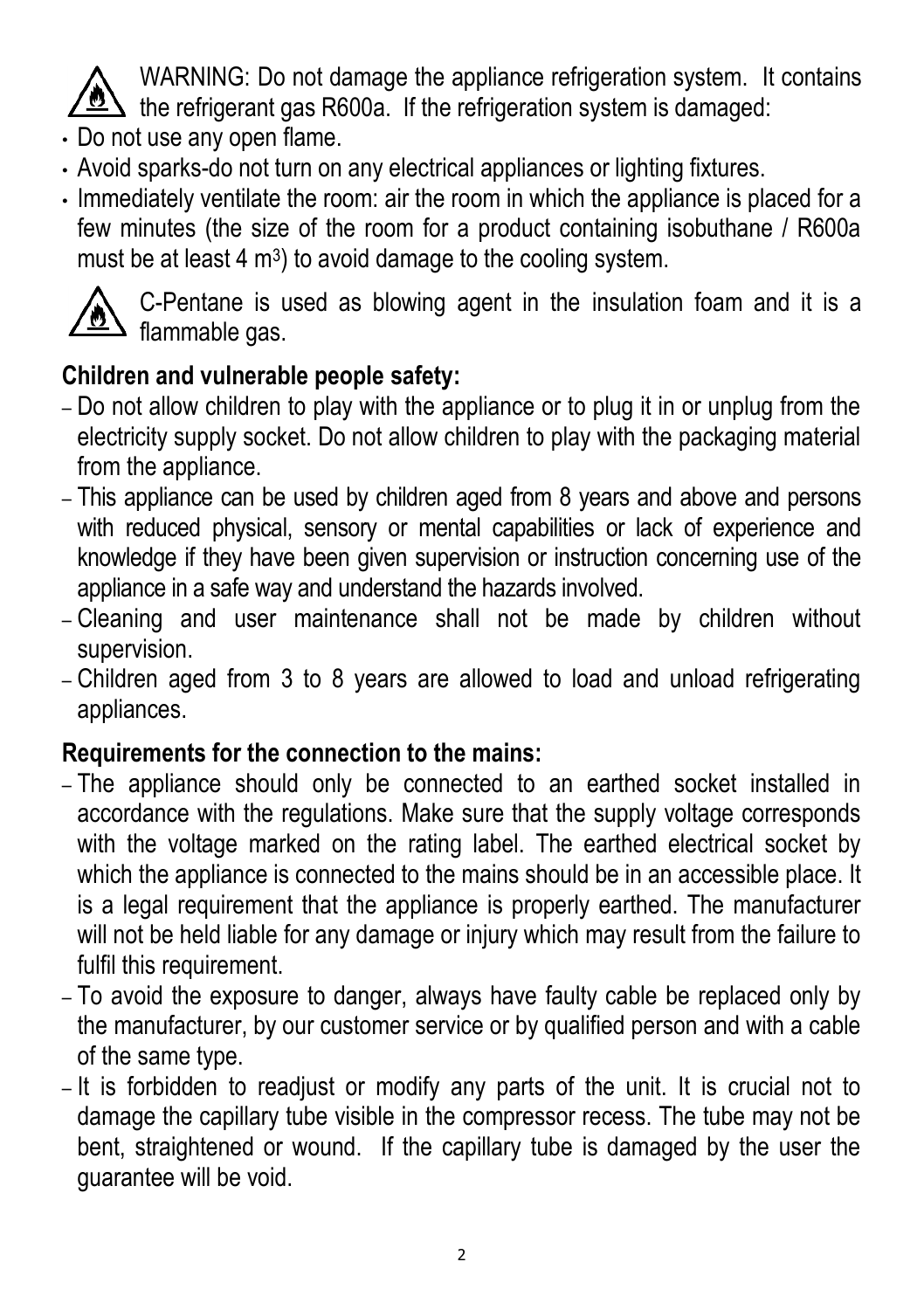- Do not use adapters, multiple sockets and two-wire extension leads. If it is necessary to use the extension lead, it must be equipped with a protection ring and a single socket and must have a VDE/GS safety certificate. If an extension lead is used (with a protection ring and safety certificate), its socket must be located at a safe distance, away from the sinks, and must not be in a place where it could be flooded by water or waste water.
- The frequency and power of the electricity supply in your house must conform to the general data parameters of the appliance as it is shown in the product label.
- When positioning the appliance, be careful that the electrical cord isn't squeezed in order to avoid its damage. Do not store heavy objects such as cooling devices or other devices next the appliance in such a way that they could squeeze and damage the electrical cord. This can cause a short circuit and a fire.
- Make sure that the plug of the electrical cord is not squeezed by the back wall of the appliance or otherwise damaged. A damaged plug can be the cause of a fire!
- CAUTION! If the installed interior lighting or the advertising panel's lightemitting diode (LED) lamp for the cooling device is not functioning, contact the maintenance and repair representative for replacements. Lamps can be replaced only by the maintenance and repair representative
- **Do not try repair the appliance on your own. Always contact an authorized** technician. To avoid the exposure to danger, always have faulty cable be replaced only by the manufacturer, by our customer service or by qualified person whit a cable of same type.

## **Requirements for safe use:**

- It is forbidden to use a technically damaged appliance.
- If the appliance is unplugged (for cleaning, moving to another place, etc.), it may be repeatedly switched on after 15 min.
- When performing activities, such as cleaning, maintenance or moving, the appliance must be completely disconnected from power supply (by pulling the plug out from the socket). Do not pull on the cord, but hold the body of the plug instead.
- Do not set up the device outdoors.
- In an emergency, pull the power plug out of the socket immediately.
- Do not place any switched on electrical devices on top of the appliance because this may cause ignition of plastic parts.
- Do not place any dishes with liquids on top of the appliance and do not keep flowers in vases or other liquid-filled vessels on the appliance.
- Do not climb on or sit on the appliance, do not lean on or hang on the appliance doors and do not allow children to do this.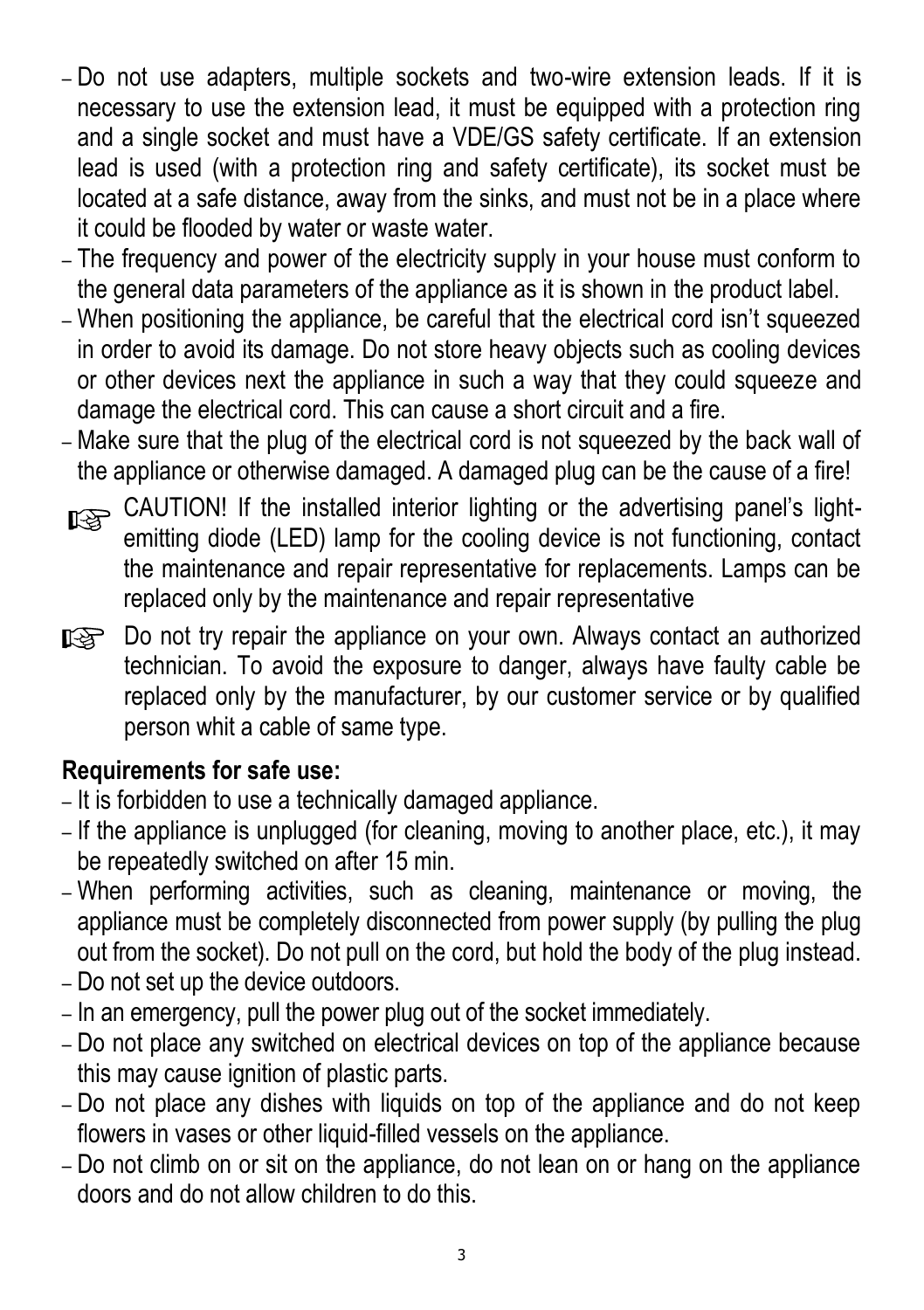- Do not remove or touch items from the freezer compartment if your hands are wet or damp.
- Do not use water spray and steam to clean the appliance.
- **The appliance should be transported in the vertical position;** do not tilt any more than 30°. The manufacturer will not be responsible for any damage of the appliance that results from non-compliance with the instructions for transportation.
- IS. The manufacturer guarantees reliable operation of the refrigerator when the relative air humidity not greater than 70 per cent and the ambient temperature is: +16 TO +32 DEGREES CELSIUS (Climate class **N**); +16 TO +38 DEGREES CELSIUS (Climate class **ST**); +16 TO +43 DEGREES CELSIUS (Climate class **T**).

NOTE. The technical data of the device can be found on the product label attached to the inside wall of the device compartment. For more information about the product, scan the QR code on the enclosed energy label and / or visit the official website of the product database: https://eprel.ec.europa.eu

## INSTALLATION AND OPERATING CONDITIONS

### Positioning:

- This appliance can be installed in a dry, well ventilated indoor where the ambient temperature corresponds to the climate class indicated on the rating plate of the appliance.
- Do not install this appliance in areas that are too humid or too colds, such as LS. the construction appendices, garages or wine cellars. Place the appliance away from heat sources such as kitchen stove/oven, radiators, or direct sunlight. The appliance must not touch any pipes for heating, gas or water supply, or any other electrical devices.

Minimum distances from the heat sources:

- from the electric gas and other ovens 30 mm,
- from oil or coal fired ovens 300 mm,
- from built-in ovens 50 mm

If there is no possibility of ensuring the above- mentioned distances, provide an appropriate insulation board.

- Do not cover the ventilation holes at the top of the appliances it must be a good air circulation around the appliance. There should be a gap of at least 10 cm between the top of the appliance body and any furniture that may be above it. If this requirement is not followed, the appliance consumes more electrical energy and its compressor may overheat.
- The appliance must stand on a level surface and must not touch the wall. If necessary, regulate the height of the appliance by adjusting

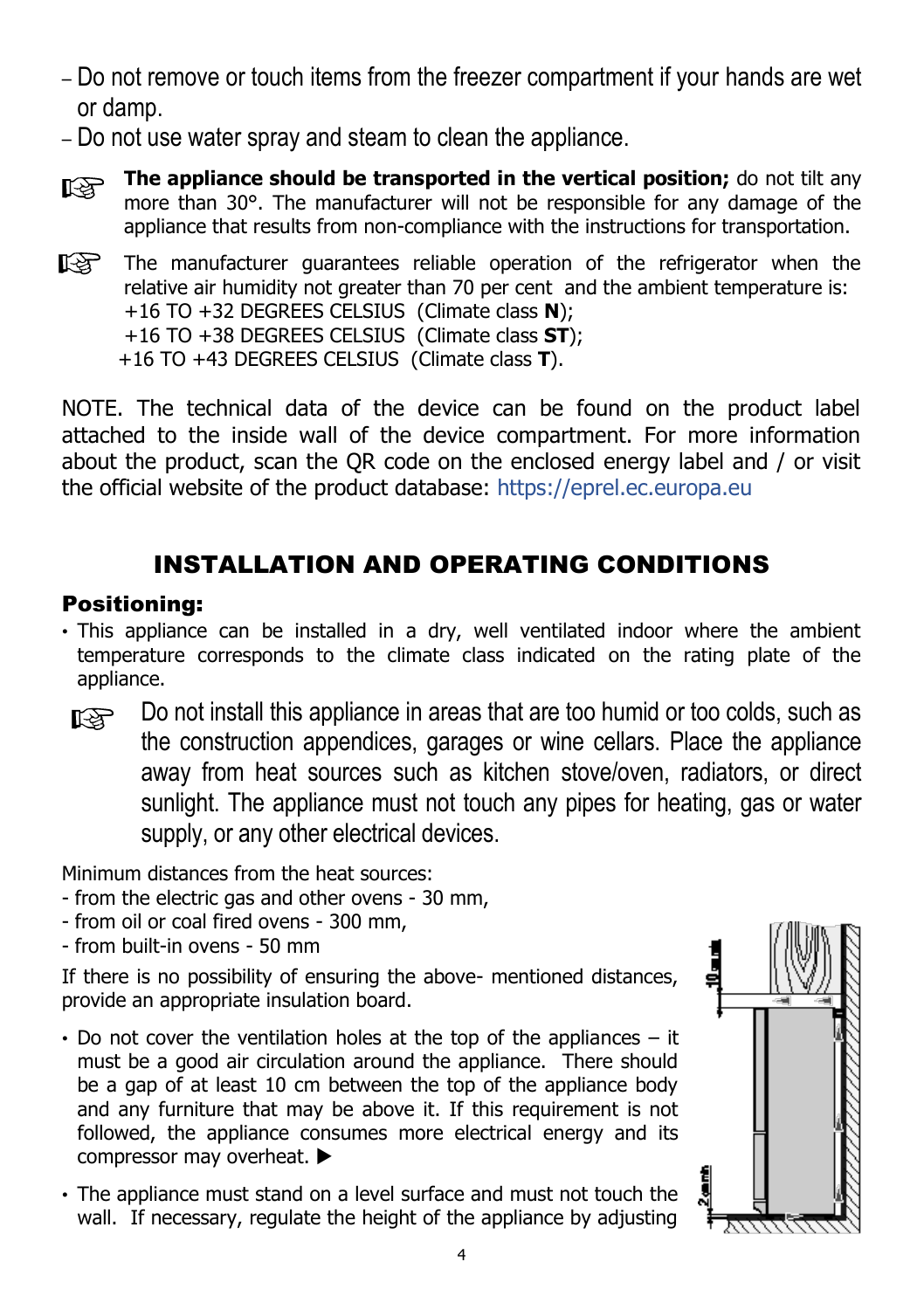the levelling feet: by turning them clockwise – the front of the appliance rises, by turning them counter clockwise – it comes down. If the appliance is tilted slightly backward – the doors will close by themselves.

• If the appliance is placed in 600 mm 600 mm a corner, a gap must be left between the appliance body and the wall so that the  $75$  mm  $200$  mm  $75$  mm  $229$  mm freezer compartment door can be opened enough to 1170 mm 旨 pull out the frozen product  $\approx$ drawer. **External dimensions for installation:** With integrated handles With 800 mm 825 mm external handles

### Preparing for operation:

It is recommended to prepare the appliance for operation with a helper.

- The apppliance must only be transported in its vertical position; do not tilt any more than 30°.
- Remove package. Lift the appliance away from foamed polystyrene base. Tear off adhesive tapes. Remove all red-coloured parts from the shelves (fig. 2.). NOTE. When you open the freezer compartment



door a little red packing detail will fall out – it is for transportation purposes only.

- When positioning the appliance in chosen location, it will move more easily into position if you lift the front a little and incline it backward, allowing it to roll on its casters. **When placing, moving, lifting the appliance, do not hold the door handles, do not pull the condenser at the rear part of the refrigerator and do not touch the compressor unit.**
- Take two supports **1** from the bag and insert them into the quides  $2$  at the top back part of the appliance.  $\blacktriangleright$ 
	- **FALL The appliance should not be connected** to the mains until all packing and transport materials aren't removed. Suitably dispose the packaging material.

### First use:

- Before using the appliance for the first time, the interior and all internal accessories should be washed with lukewarm water and some neutral soap to remove the typical smell of a brandnew product, then dried thoroughly.
- Once the unit has been positioned, wait for about 30 minutes before it is connected to the mains.
- **If** the unit has been tilted more than 30° during transport: wait at **least 4 hours before connecting the appliance to the power supply**. If this is not done**, the appliance compressor may fail**.
- When first starting-up or after a period out of use, before putting the products in the compartment let the appliance run at least 2 hours.

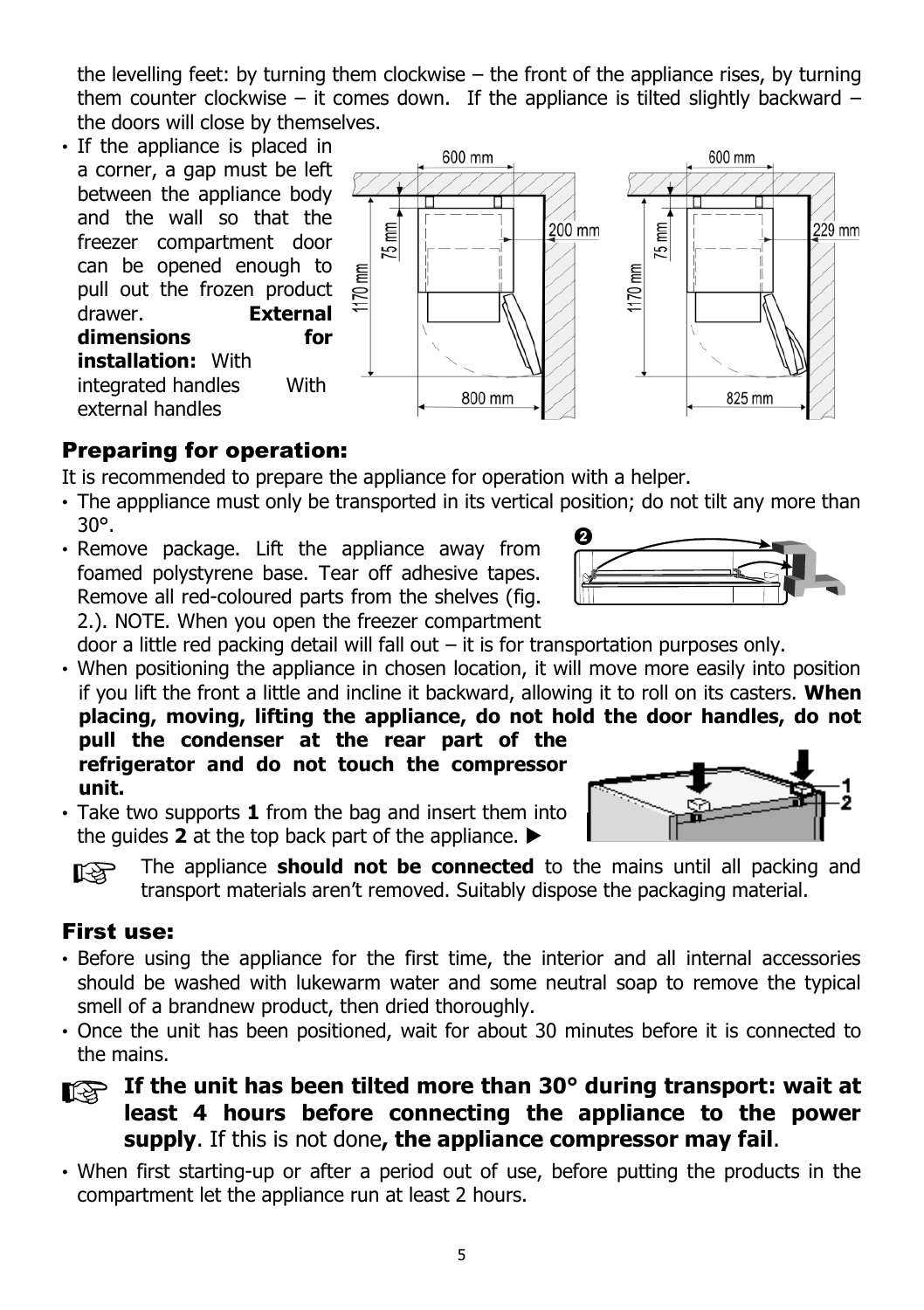### OF THE APPLIANCE, BASIC PARTS

The appliance accessories listed below may differ from the accessories of the appliance you have bought in quantity and in design. This description is adapted for entire group of two– compartment refrigerator-freezer combinations.



NOTE. The technical data of the appliance can be found on the rating label attached to the inside wall of the appliance. For more information about the appliance, scan the QR code on the enclosed energy label and / or visit the official website of the product database:

https://eprel.ec.europa.eu

11 Melt water gutter

**15** Thaw water drip tray

**13** Height-adjustable door trays

**12** Eggs tray

**14** Condenser

**16** Compressor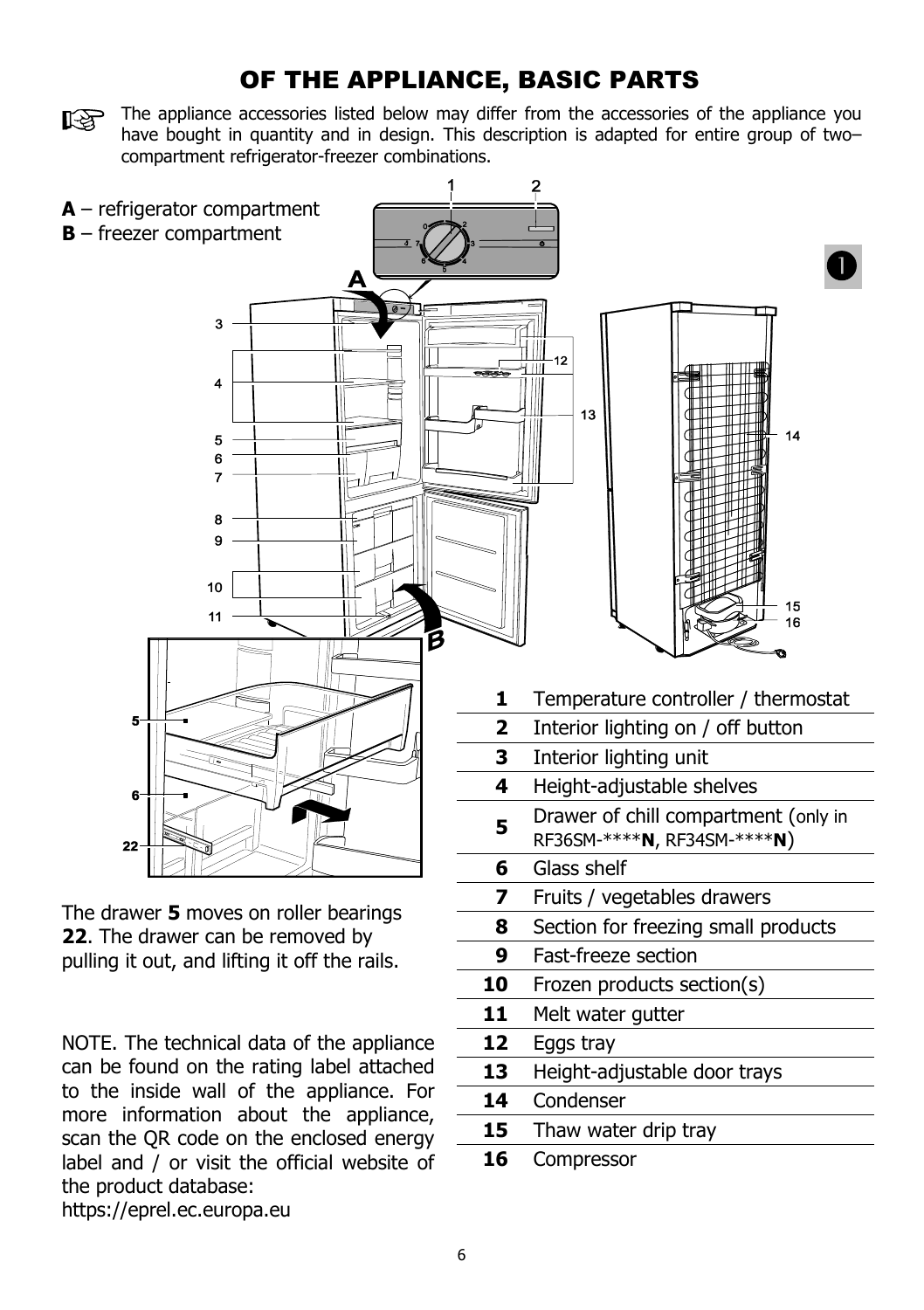## TEMPERATURE REGULATION

The temperature in the refrigerator compartment is controlled using the thermostat knob **1** by turning it to one side or the other. The temperature indication in digits is shown beside the thermostat knob **1**.

The temperature is regulated on a scale of seven digits. The numbers "0, 2, 3, 4, 5, 6, 7" do not mean a specific temperature.

- **0** = Compressor is switched off. WARNING! Electric current is not switched off.
- $1 =$  highest temperature (lowest cooling)
- **7** = lowest temperature (highest cooling)

The temperature in the refrigerator compartment can vary due to the ambient temperature, the amount of food, and the frequent opening of the refrigerator door.

If the room is cool, the appliance cools less. The temperature in the appliance may therefore rise. Use the thermostat wheel to set a lower temperature.

## STORAGE AND FREEZING OF FOODSTUFFS

#### Temperature zones in the refrigerator:

Due to the natural air circulation, there are different temperature zones in the refrigerator compartment.

- 1) The upper part of the refrigerator compartment and the door the warmest area: store tropical fruits, cans, drinks, eggs, sauces, canned products, butter, jam.
- 2) The middle part of the refrigerator compartment cold zone: store cheese, milk, dairy products, delicacies, yogurt.
- 3) The lower part of the refrigerator compartment the coldest area: keep cold snacks, desserts, meat and fish, cheesecake, fresh pasta, sour cream, pesto / salsa sauce, homecooked food, dough, pudding and cream cheese.
- 4) Fruit and vegetable drawer at the bottom of the refrigerator compartment: Store vegetables and fruits (except tropical fruits).
- 5) Cold compartment: Store meat and fish only in the coldest drawer

#### **To avoid food contamination, follow the instructions below:**

- Prolonged opening of the door can significantly increase the temperature in the compartments of the appliance: only open the door for the time required to place / remove food.
- Regularly clean surfaces that may come into contact with food and accessible drainage systems.
- Store fresh meat and fish in suitable containers in the refrigerator so that they do not come into contact with or drip on other food.
- If the appliance is left empty for a long time, switch it off, defrost, clean, dry and leave the door open to prevent mold from forming inside the appliance.

### Freezing of foodstuffs E1\*\*\*

The thermostat knob should be set to **7.** After 24 hours place fresh food ready for freezing in one or two rows in the quick-freeze compartment FAST FREEZE. After a day, transfer the frozen food from the quick-freeze compartment to the drawer in the storage compartment. After freezing the products, turn the thermostat knob to the previous position.

- DO NOT EXCEED THE MAXIMUM QUANTITY OF FROZEN FOODS IN THE RATING LABEL.
- Leave a space of at least 3 cm between refrigerated food and the upper partitions.
- Do not put unpackaged food in the freezer compartments.
- IMPORTANT! Do not freeze liquid food in glass containers or bottles. Do not freeze sparkling drinks.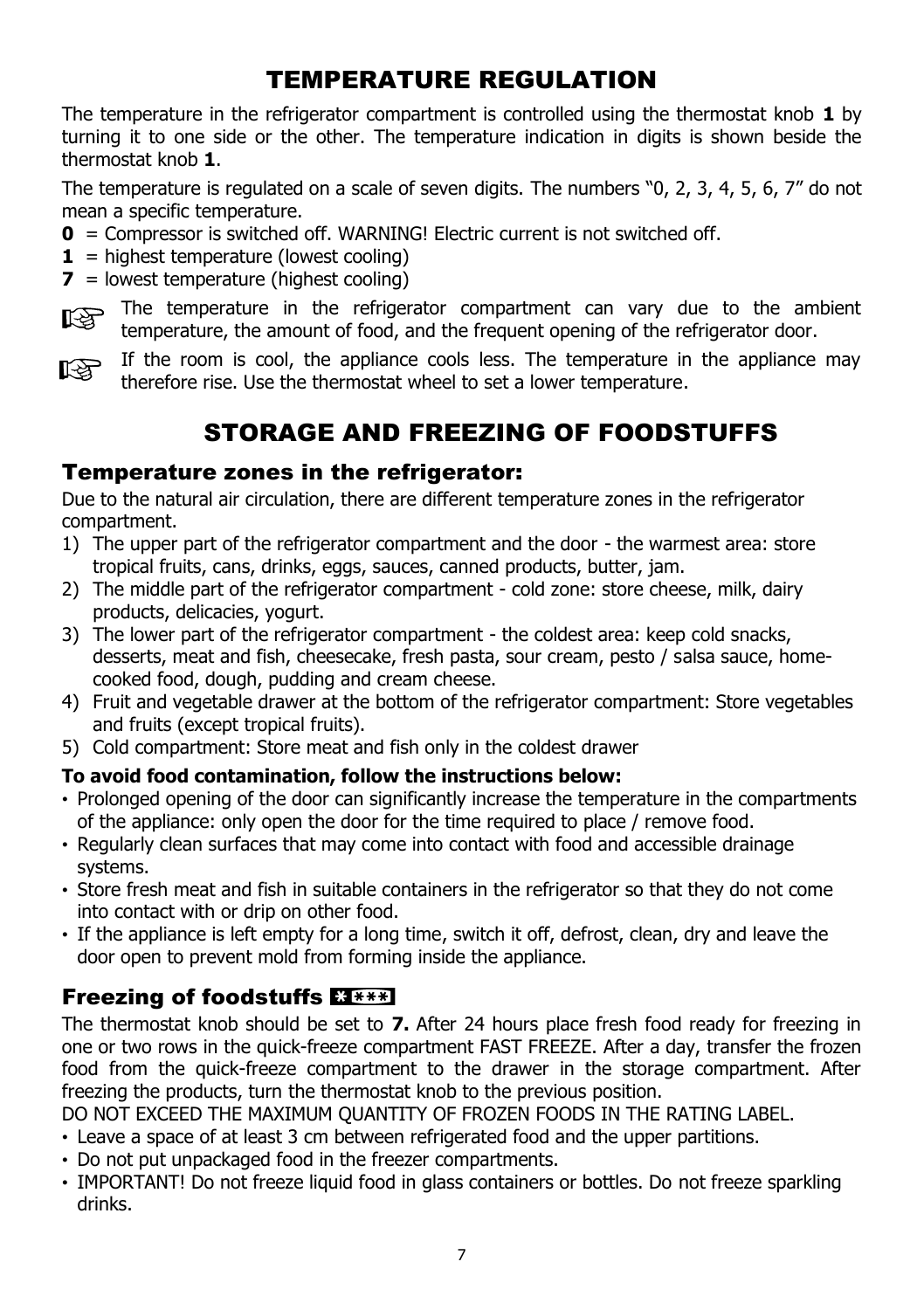- Fresh frozen food must not come into contact with food that has already been frozen.
- Do not freeze food that is above ambient temperature.
- Strictly adhere to the expiration date for frozen foods as stated by the manufacturer on the product packaging.WE RECOMMEND THAT FROZEN FISH AND SAUSAGE SHOULD BE STORED IN THE FREEZER COMPARTMENT NOT LONGER THAN 6 MONTHS; CHEESE, POULTRY, PORK, LAMB – NOT MORE THAN 8 MONTHS; BEEF, FRUIT AND VEGETABLES – NOT LONGER THAN 12 MONTHS.

CAUTION! In the event of accidental defrosting, for example due to a power failure, if the power has been off for longer than the value shown in the technical characteristics chart under "rising time", the defrosted food must be consumed quickly or cooked immediately and then refrozen (after cooling).

## DEFROSTING, CLEANING AND CARE

THE REFRIGERATOR COMPARTMENT defrosts automatically. Drops of ice that form on the back wall of the refrigerator compartment thaw during the time the compressor is not working and the thaw water runs down the thaw water runoff channel to the tray on top of the compressor (Fig. 1), where it evaporates.

FREEZER COMPARTMENT should be thawed not less than twice a year or when a layer of ice thicker than 5 mm forms in it. Do the actions below in the order they are listed:

#### **WARNING! Turn the appliance off and pull the plug out of the electrical socket.**

- Remove food from the freezer compartment. The frozen foodstuffs will not warm up too much while you are thawing the freezer compartment if you cover them with a thick cloth and keep them in a cool place.
- Pull out the melt water gutter, turn it  $180^\circ$  and hook it up. After melting, place the dish with a water gutter (see fig. 4)
- Leave the appliance compartment door open. After the frost has thawed, dry the surfaces and accessories dry.
- Remove the melt water gutter, turn it 180º again and replace it. Close the appliance door. Turn on the appliance.



#### REGULARLY CLEAN THE APPLIANCE.



#### **Remember that before defrosting the appliance and cleaning the back part of the appliance body you must disconnect the appliance from the electrical energy supply socket by pulling the plug out of the electricity outlet.**



- Protect the appliance inner surfaces and plastic parts from fats, acids and sauces. In case of accidental spills – immediately clean with warm soapy water or dishwashing detergent. Wipe dry.
- Regularly clean the hermetic gaskets of the doors. Wipe dry.
- **Kegularly clean the thaw water channel space in the refrigerator with a** special cleaner for that purpose (see fig.).
- At least once a year clean dust away from the back part of the appliance body and the compressor. A soft brush, electrostatic cloth or vacuum cleaner may be used for cleaning.
- DO NOT use detergents containing abrasive particles, acid, alcohol or benzene for cleaning the appliance inner and outer surfaces. DO NOT use for cleaning cloths or sponges that have coarse surfaces intended for scrubbing.
- If the appliance is to be left switched off for an extended period, leave its doors open.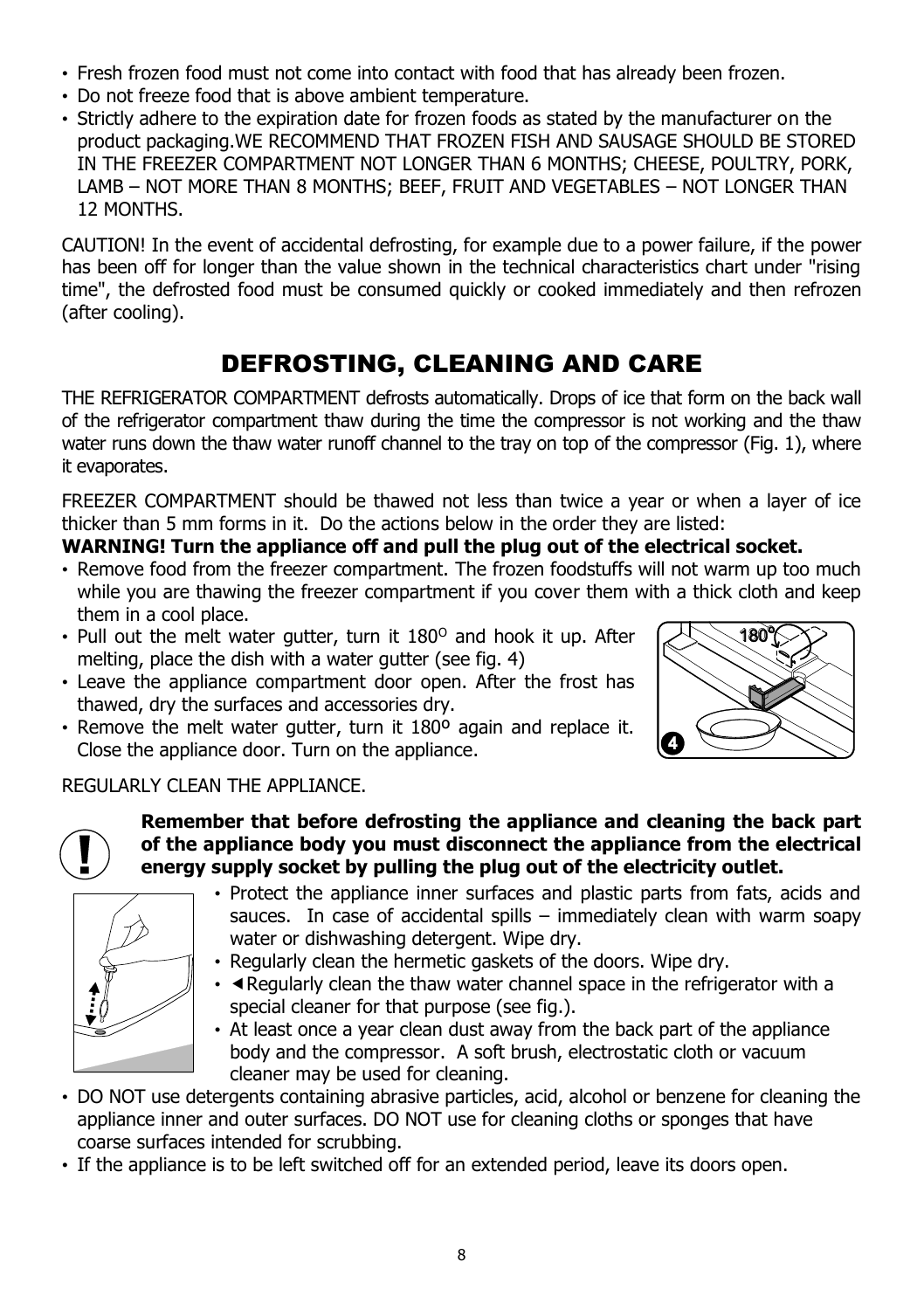## CHANGING THE OPENING DIRECTION OF THE DOORS

It is recommended that changing the opening direction of the doors should be done with a helper. You will need two spanners No. 8 and No. 10 and a head screwdriver.



When changing the opening direction of the doors, YOU CAN NOT lay the refrigerator horizontally!

**Warning:** Always disconnect the unit from the mains before any maintenance or repair work is carried out.

Before you start, please note the following:

**∙** Always ensure that the correct number of washers is used on all hinge bolts and screws.

**∙** So that the doors can close tightly against the frame, take the utmost care that they are properly aligned during reassembly.



- 1. Remove the four covers **C** from the housing and inside of the door.
- 2. Unscrew the hinge bolt on the inside of the door in thearea **C/6**. **Caution: Support the door.**
- 3. Take off the refrigerator door. Take out the fi xing screws and remove the upper bracket **6**. Note the small plastic plate underneath the bracket.
- 4. Turn the bracket **6** including the small plastic plate through 180° and replace it on the other side of the refrigerator, using the two screw holes adjacent to each other.
- 5. Place the refrigerator door on a soft surface. Remove the hinge support **5** from the underside of the door and fit the hinge support provided on the opposite side.
- 6. Take out the covering caps and then remove the hinge support in the middle **4**. Note the small plastic plate underneath the bracket. **Caution: Support the door.**
- 7. Take off the freezer door **3**. Remove the lower panel **11** by lifting it up slightly.
- 8. Take out the fi xing screws and remove the bracket **2** with its hinge bolt. Note the small plastic plate underneath the bracket. Unscrew the hinge bolt, together with the washers, from the bracket, and fi t it into the corresponding opening on the opposite side of the bracket.
- 9. Remove the bracket **7** and replace it with the holding bracket **2** with its hinge bolt.
- 10. Now install the holding bracket **7** in the previous position of the bracket **2**.
- 11. Take out the sealing plugs **8** from the partition separating the refrigeration and freezer compartments and replace them in the openings on the opposite side. Take out sealing plugs **9**  from the freezer door and replace it in the opening on the opposite side. Place the freezer door onto the hinge bolt on holding bracket **2**. **Caution: Support the door.** Turn the holding bracket **4** with its hinge bolt and plastic plate through 180°.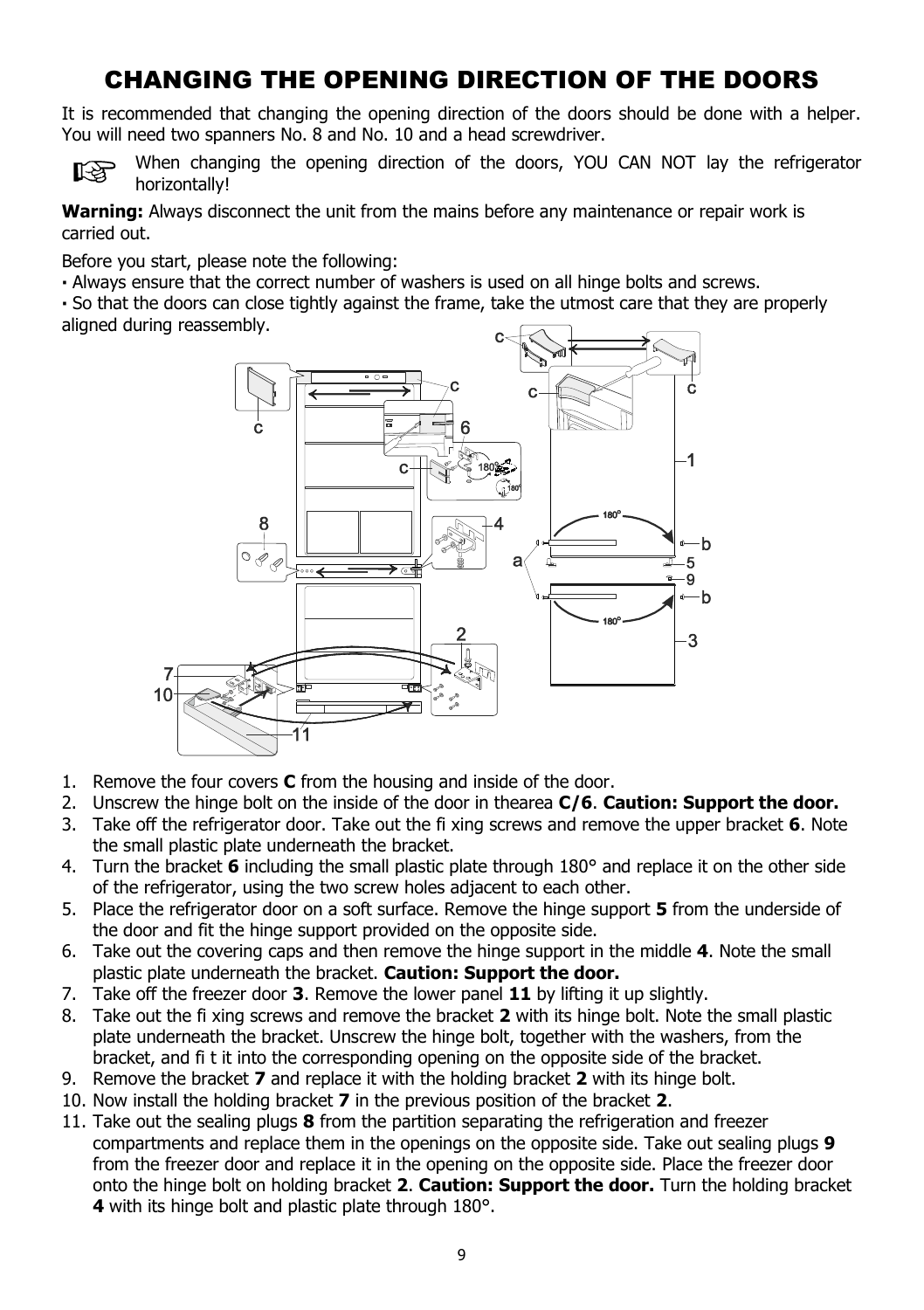- 12. Replace the bracket bolt on the opposite side of the freezer door and secure it with the screws.
- 13. Replace the covering caps over the screw heads. Place the refrigerator door onto the hinge bolt on holding bracket **4**. **Caution: Support the door.**
- 14. Re-insert the hinge bolt of the bracket **6** into the refrigerator door and secure it with the screws. Fit the four covers **C** over the bracket and the openings. Remove the screw covering caps **a**.
- 15. Take out the screws holding the door handles. Move the handle slightly towards the side with the screw and then pull the handle off to the front.
- 16. Fit the handles on the opposite side, using the fixing screws to secure them (note that the screws need to go through the sealing plugs **b**). Push the sealing plugs provided (**b**) into the now empty openings in the door and replace the covering caps (**a**) on the screw heads.
- 17. Take out the cover **10** from the lower panel **11** and replace it on the opposite side.
- 18. Replace the panel **11** on the appliance.

Wait for about 30 minutes before it is connected to the mains. **If the unit has been tilted to more than 30°, wait for about 4 hours before re-connecting it to the mains.**

### OPERATION PROBLEMS AND THEIR SOLUTIONS

- **The appliance is plugged in to the mains but it does not work.** Check that your house electricity supply installations are in order. Check that the plug is correctly inserted into the electricity supply socket.
- **The noise has become louder.** Check that the appliance is standing stable, on a level place. To make it level, regulate the front feet. Check if the appliance is not touching any furniture, and that no part of the refrigeration system at the back part of the appliance body is touching the wall. Pull the appliance away from any furniture or walls. Check that the cause of increased noise isn't due to bottles, cans or dishes in the appliance that might be touching each other.
- **Water has appeared at the bottom of the refrigerator compartment.** Check whether a thaw water channel space isn't blocked. Clean the thaw water channel space with a cleaner intended for that purpose.
- **Water has appeared on the tempered glass shelves.** Food items or dishes in the refrigeration compartment are touching the back wall of the compartment. Do not let food items or dishes touch the back wall.
- **Moisture dripping from under the glass shelves.** If you placed many containers with liquids on the shelf, moisture can condense and drip onto the shelf below. Move some containers with liquids onto other shelves.
- **Water has appeared under the appliance.** The thaw water collection tray has slipped off the compressor. Place the tray on top of the compressor.
- **When the appliance door is opened, the rubber sealing gasket pulls out.** The gasket is smeared with sticky foodstuffs (fat, syrup). Clean the sealing gasket and the groove for it with warm water containing soap or dishwashing detergent and wipe dry. Put the rubber sealing gasket back into the place
- **High temperature in appliance, the compressor operation pauses are short.** Ascertain whether the appliance doors are shutting tightly, whether the door wasn't kept open longer than necessary when taking out or putting in foodstuffs or whether a large amount of warm food was placed in the appliance.
- **The top of the appliance has condensation on it.** The ambient relative air humidity is above 70 %. Ventilate the room where the appliance stands and if possible, remove the cause of the humidity.

**Remarks on the appliance operating noise.** As the appliance operates and goes through the freezing cycle, various noises will be emitted. This is normal and is not a sign of any malfunction. As the refrigerant circulates around the refrigeration system, it causes sounds like murmuring, bubbling, or rustling. Louder sounds like popping or clicking may be heard for a short time as the refrigerator's compressor switches on.